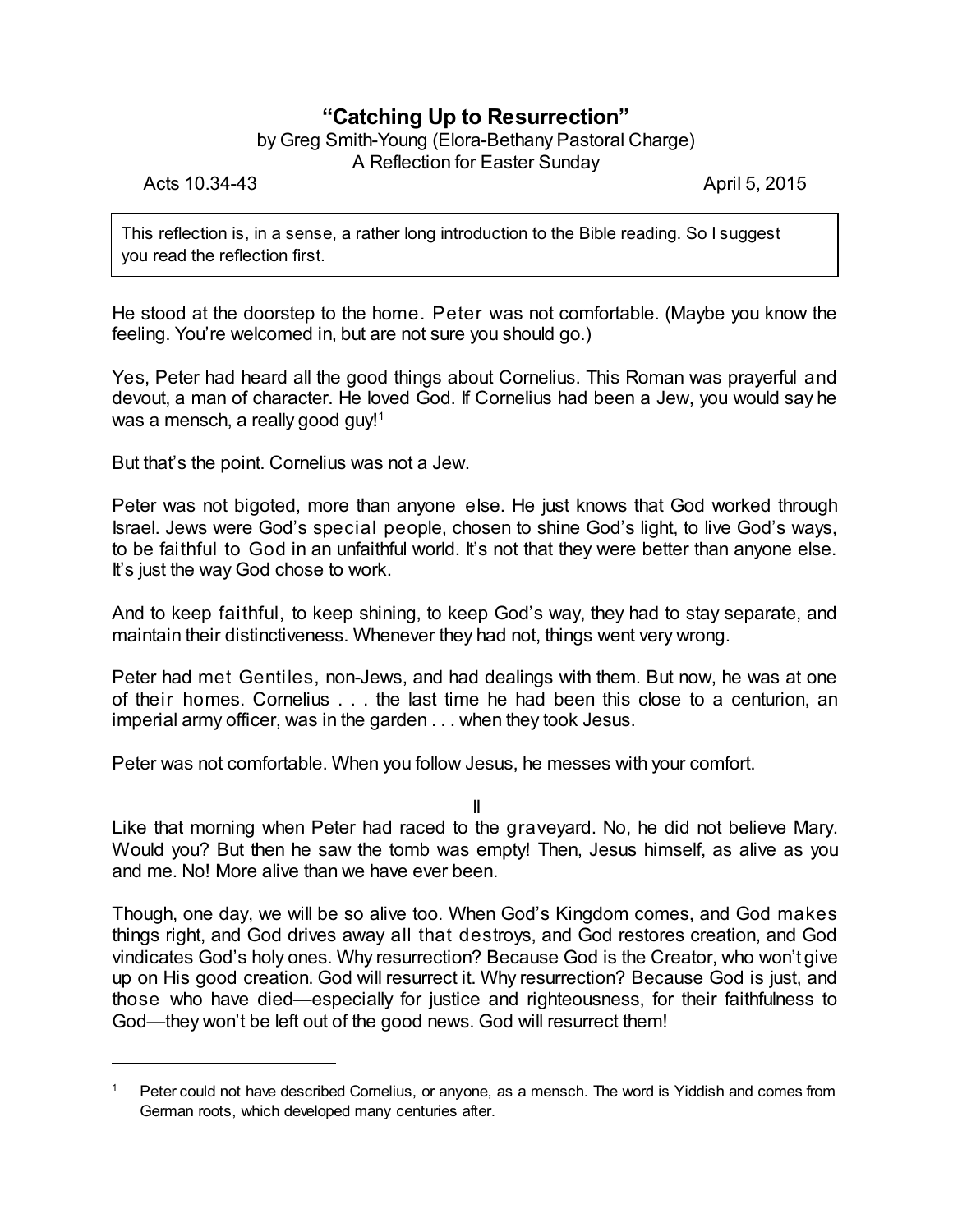Peter had always assumed resurrection, someday. God will raise everyone and judge the world, someday. God will set everything right, someday.

What Peter nor anyone had expected was that, before then, God would do it first with Jesus. God raised Jesus out of the dead, like the first shoot pushing out of the cold soil. Resurrecting Jesus first, God showed us where things are heading for all of us, what we can count on, a preview of the best yet to come.

Ever since, Peter has been trying to catch up with Jesus' resurrection.<sup>2</sup>

III

Like that morning of the crucifixion, when Peter had wept. How could Jesus die? It's not what successful kings do! God's anointed Messiah was sent to free God's people, to bring back all who were lost, to forgive us who push God away, to vindicate God, and all who belong to him. That's the Messiah!

How could execution on a cross have anything to do with that?

A cross is not just about death. It's about humiliation, defeat, shame, condemnation. A cross is a curse. That's why Jesus' enemies used it. They wanted to crush him, and any ideas that he was anything more than nothing.

Resurrection decisively overturned that verdict. God raised Jesus! So Jesus was not cursed. God raised Jesus! So Jesus was not condemned. God raised Jesus! So Jesus was not rejected. His humiliation is now glory. His defeat is now victory. Those nail wounds, which the risen Jesus still bore, were, in fact, marks of God's approval.

Everything Peter thought he knew about God was being challenged, because of Jesus the Messiah, crucified and resurrected. Peter was still catching up with Jesus' resurrection.

IV By resurrecting Jesus, God showed him to be the Judge.

Believe it or not, judgement is good news! Where justice is corrupt, where wicked thrive while innocents wither, where wealth and might hold the world hostage, where beauty is twisted and life stolen, we need judgement. Flourishing can only happen when the truth is finally told, when the verdict is finally passed, when sin is finally shown for the death it truly is. $3$  The disease can be cured only after its symptoms are properly diagnosed.<sup>4</sup> That's

<sup>2</sup> I found this image of "catching up" from this comment by Eric Barreto: *"Peter and the church are only playing catch-up at this point in the narrative of Acts."* It is in his article "Commentary on Acts 10:34-43," Working Preacher. [http://www.workingpreacher.org/preaching.aspx?commentary\\_id=1261](http://www.workingpreacher.org/preaching.aspx?commentary_id=4). Accessed March 29, 2015.

<sup>3</sup> Jennifer McBride writes, *". . . the fallen world needs judgement proclaimed upon all that distorts the beauty and fullness of life. Indeed, humanity's redemptive flourishing depends on the affirmation of this divine*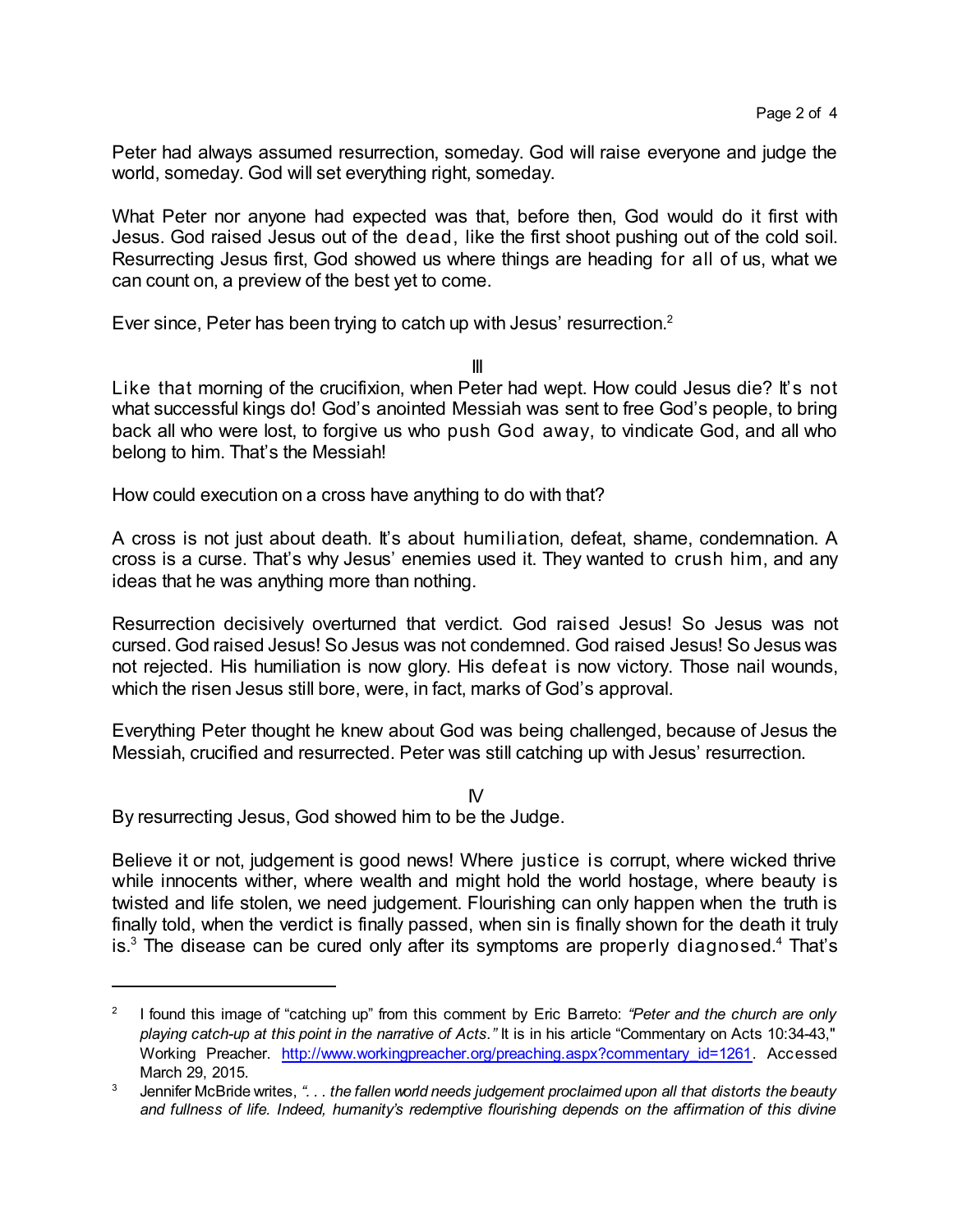## judgement.

The great news is that God has appointed Jesus your judge. Whom would you rather have? If you believe in and trust him, you know the answer. Look, he went around healing people. He is in the business of making us whole: our broken bodies, our confused minds, our sin-stained souls. Jesus judges your wrongs, to make you right.

Jesus your Judge forgives. Forgiveness is not saying, *"Whatever you did, don't worry about it. No big deal. I understand."* That's not forgiveness. It's excusing and covering up. After the truth is uncovered about the things for which we have no excuse, forgiveness then says, *"Be free."* <sup>5</sup> Not, *"That was okay."* Forgiveness says, *"I am making you okay."* Jesus our judge, forgives.

 $\vee$ 

So here's Peter, by now sitting in Cornelius' living room. This Roman centurion has gathered a crowd to hear this Jewish fisherman. A good host, he's offered some tea and cookies. Peter has not touched them. He is unsure. They are not kosher.

Then, it clicks for him. God raised Jesus, who had been crucified, and let Peter and others see, so they could announce this great news . . . for everyone.

The crucified and resurrected Messiah, is for the Lord for all. Not just for Peter and his people. The work God is doing in Israel is now a grace-explosion outward. Even into Cornelius' house. Your house too.

Peter has been racing to catch up to Jesus' resurrection. *"Because God raised Jesus, then his life must mean something more than I thought. His execution on a cross must be the opposite of what I had feared. He is the Lord of all creation. He is the liberating Messiah for all enslaved. He is everyone's Judge, because we all need truth. He is God's forgiveness, because we all need to be well."*

VI

If we are following Jesus together, as the church-community he calls out from every nation for the blessing of his whole world, we will always be catching up to Jesus' resurrection.

Where do we need to be catching up with Jesus, now?

We'll always have more to discover, more to realize. What does his death mean? What

*judgement."* The Church for the World: A Theology of Public Witness, (New York: Oxford University Press, 2012), 106.

<sup>&</sup>lt;sup>4</sup> "To heal, the gospel must overcome what is killing people in order to restore them to life." Craig Koester, "Commentary on Acts 10:34-43," Working Preacher.

[http://www.workingpreacher.org/preaching.aspx?commentary\\_id=4](http://www.workingpreacher.org/preaching.aspx?commentary_id=4). Accessed March 29, 2015.

<sup>5</sup> The word Peter uses in verse 43 is *aphesis*, which means "release."